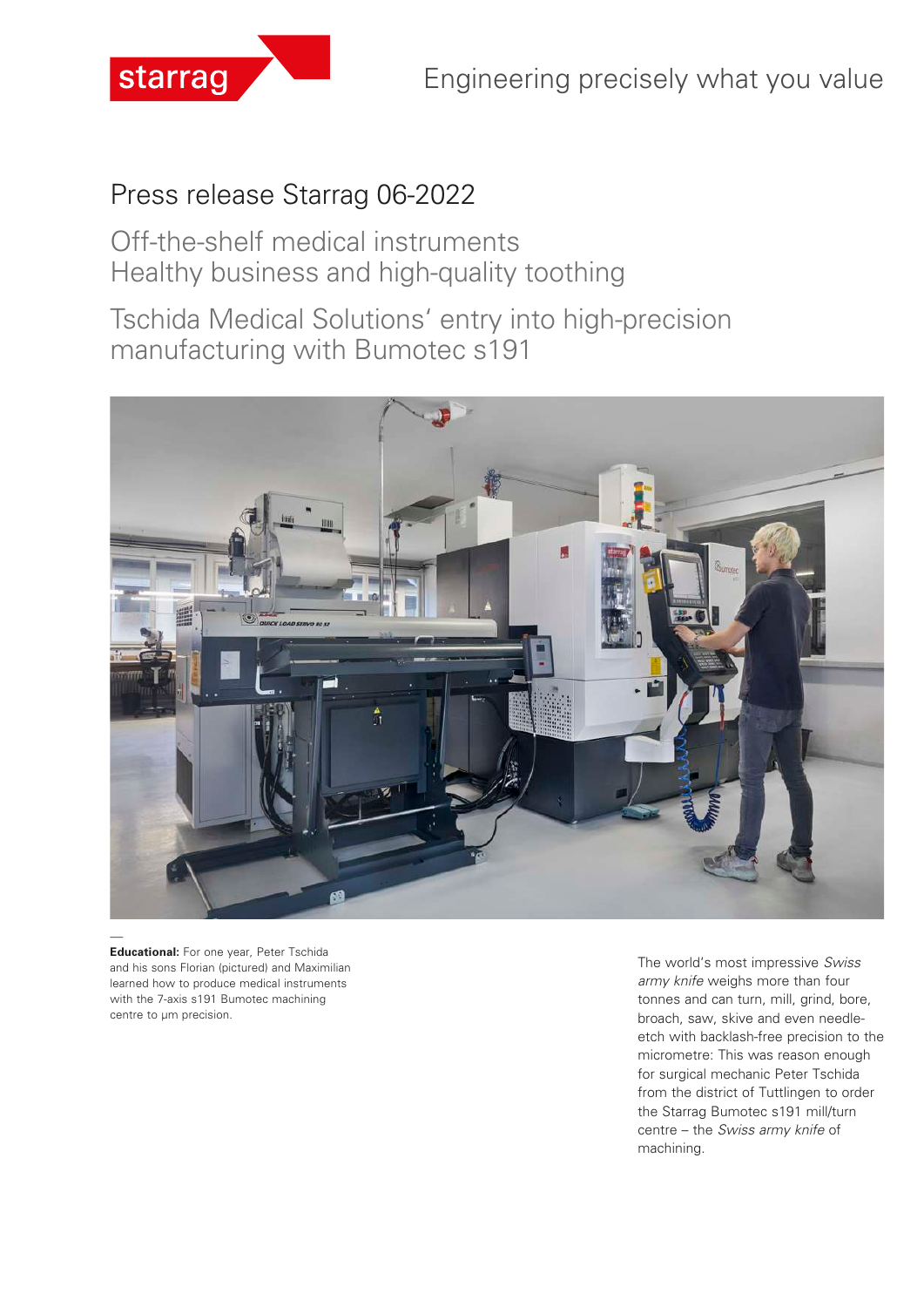

**Peter Tschida:** *"The boldest thing about this machine is that all of the know-how remains in-house. We will continue to work through the puzzle under the radar until the innovation is fully developed."*

Five years ago, Peter and Ivonne Tschida, owners and founders of Tschida Medical Solutions (TMS) in Fridingen (near Tuttlingen), made a very courageous decision. The familyowned company, located in what is often referred as the *Medical Valley*  in the Swabian region of Germany, decided that it wanted to go beyond inventing, developing and designing medical instruments made of stainless steel using 3D CAD, it also wanted to manufacture them itself using the Bumotec s191 high-precision mill/turn centre from Starrag. This took a great deal of courage, as Peter and his sons Florian and Maximilian were total laymen in the fields of CNC machining and CAM programming.

### **High precision with many extras**

However, after around a year of training, with newly acquired knowledge, the Bumotec s191 and its many extras quickly opened a door into the world of CNC machining. The linear-driven mill/turn centre can load and machine bar parts with a maximum diameter of 50 mm, and the multi-grip device on the opposite station holds and supports complex parts very reliably, ensuring that very tight tolerances can be maintained even with 6-sided machining. It also reduces unproductive set-up times: *"We can mill up to nine components in the turret at the*  same time. This means we can avoid

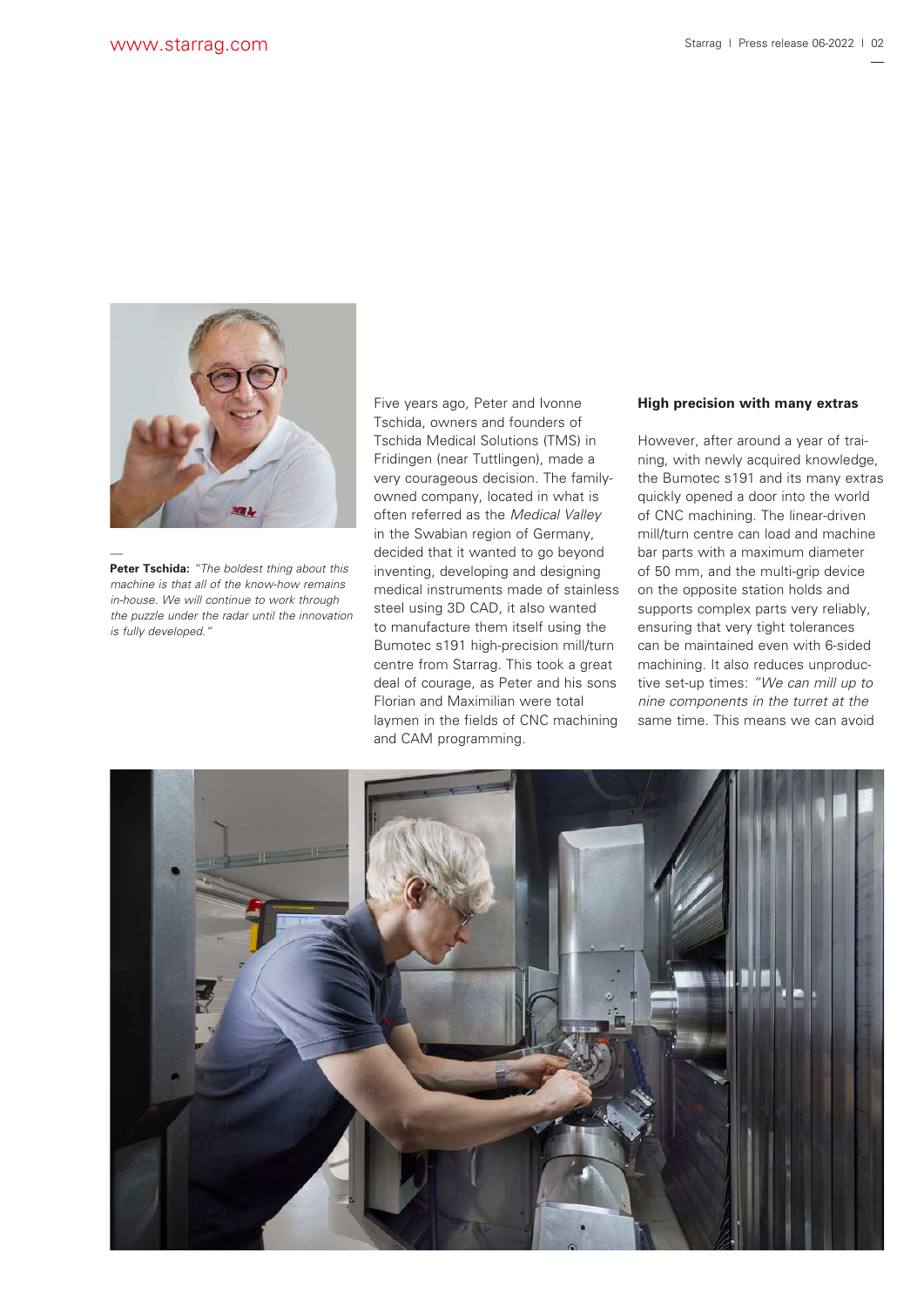





*eight tool changes compared to individual production,"* explains Tschida with a practical example.

Manufacturing costs in Fridingen are high, as instruments such as forceps, scissors and needle holders are produced from high-alloy stainless steel bar parts (X20Cr13, Ø 25 mm), which Tschida Medical Solutions then combines into complex micro-spring, micro-bayonet and tube shaft instruments. Tschida's team manufactures these components in series production 24 hours a day – even through the night during fully automated, unmanned shifts. Precise temperature management ensures safe and reliable repeating accuracy with precision to two micrometres on all five axes, while the stable and low-vibration machine bed offers near-net-shape finishing on the surfaces. But Tschida is especially proud of one thing: *"The boldest thing about this machine is that all of the know-how remains in-house. We will continue to work through the puzzle under the radar until the innovation is fully developed."*

**Tooth by tooth:** The Tschida team is proud of the atraumatic DeBakey forceps, a doublearticulated instrument with two jaws and special teeth for picking up and holding very sensitive blood vessels safely.